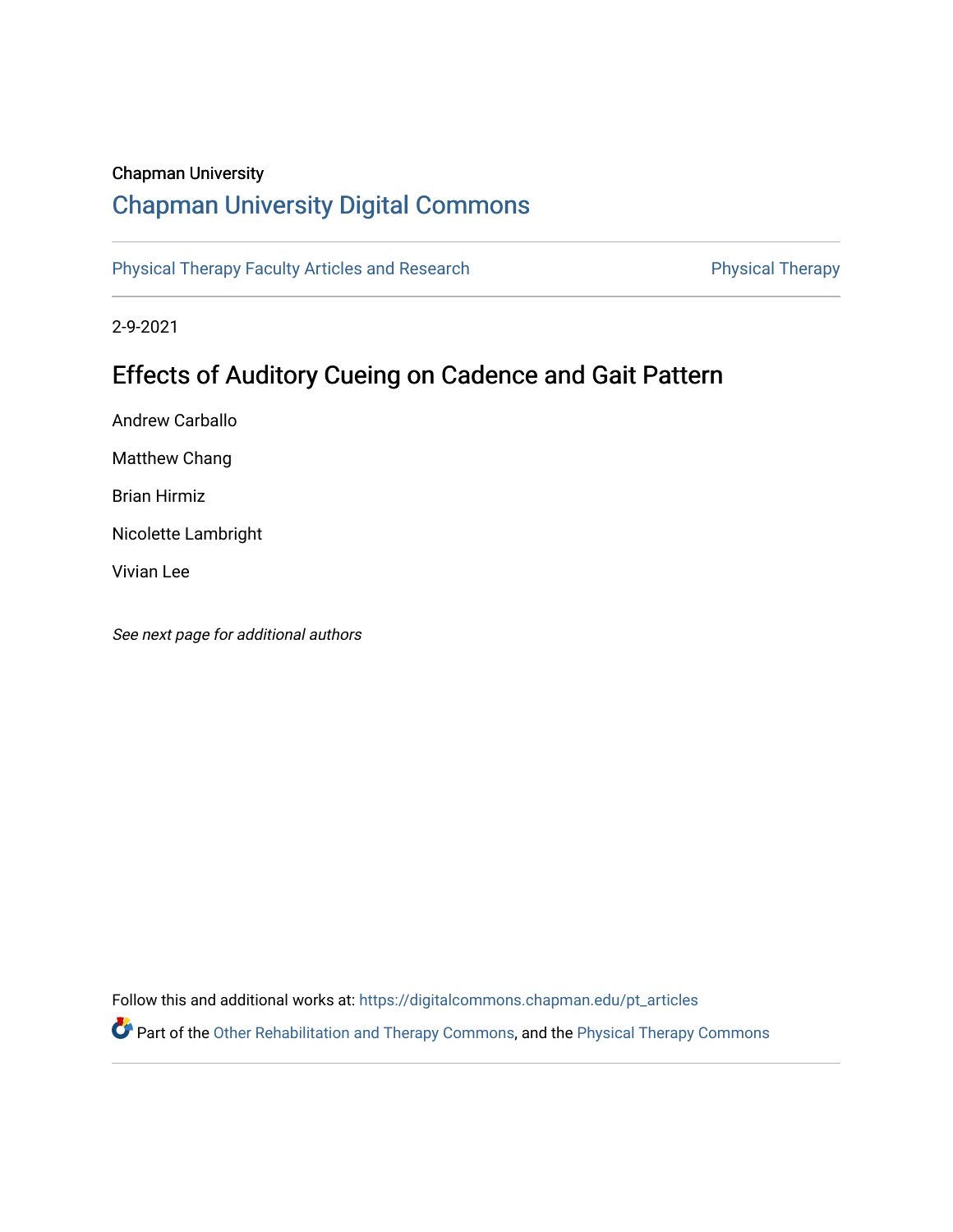# Effects of Auditory Cueing on Cadence and Gait Pattern

### **Comments**

This is a pre-copy-editing, author-produced PDF of an article accepted for publication in the Proceedings of the Human Factors and Ergonomics Society Annual Meeting in 2020. The definitive publisherauthenticated version is available online at <https://doi.org/10.1177/1071181320641293>.

### Creative Commons License

# $\bigoplus_{\text{ev}}\bigoplus_{\text{ev}}\bigoplus_{\text{ve}}$

This work is licensed under a [Creative Commons Attribution-Noncommercial-No Derivative Works 4.0](https://creativecommons.org/licenses/by-nc-nd/4.0/) [License](https://creativecommons.org/licenses/by-nc-nd/4.0/).

Copyright The authors

### Authors

Andrew Carballo, Matthew Chang, Brian Hirmiz, Nicolette Lambright, Vivian Lee, Marla Lewis, Martin Nguyen, Matthew Gothong, and Rahul Soangra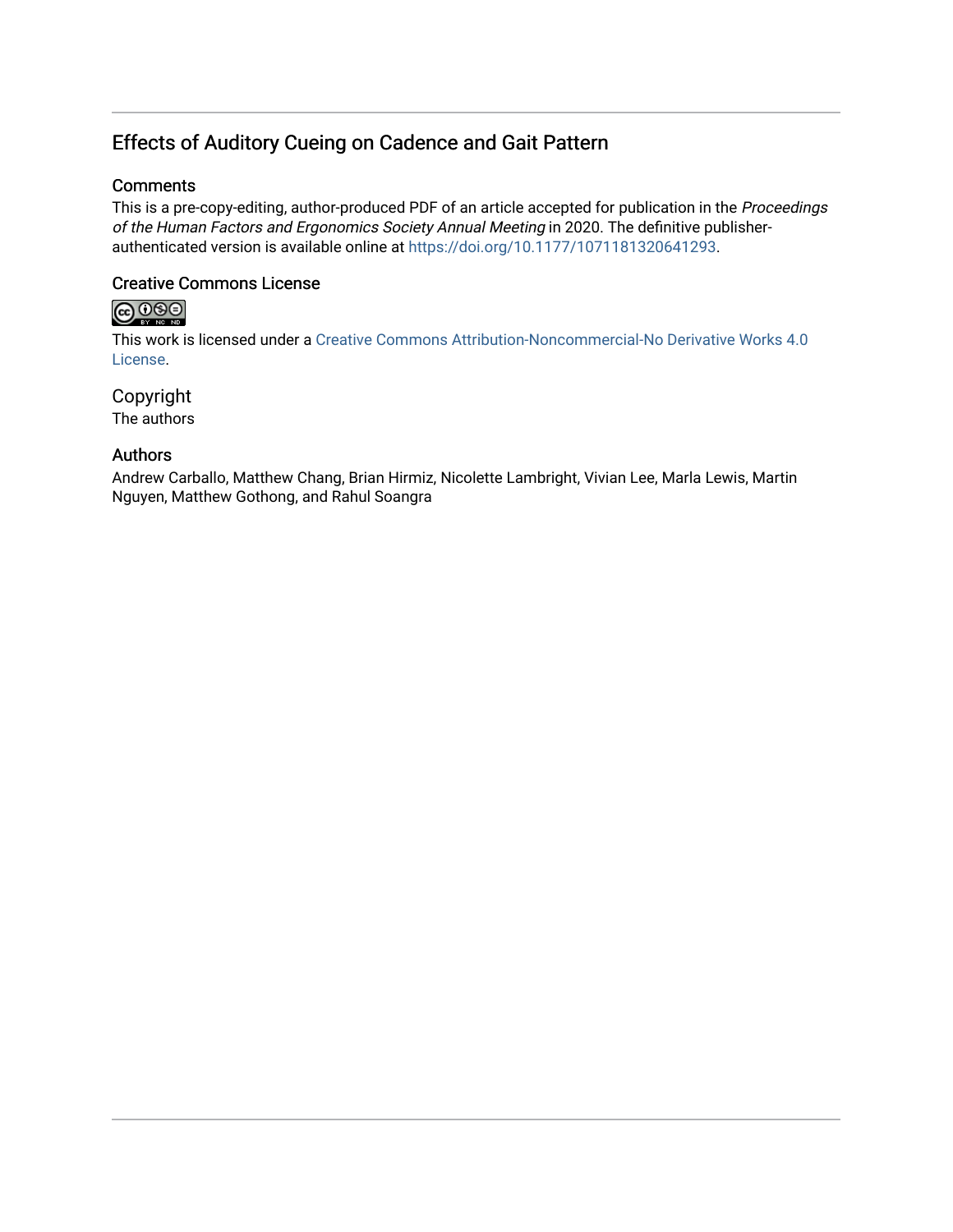### **Effects of Auditory Cueing on Cadence and Gait Pattern**

Andrei Carballo<sup>1</sup>, Matthew Chang<sup>1</sup>, Brian Hirmiz<sup>1</sup>, Nicolette Lambright<sup>1</sup>, Vivian Lee<sup>1</sup>, Marla Lewis<sup>1</sup>,

Martin Nguyen<sup>1</sup>, Matthew Gothong<sup>1</sup>, Rahul Soangra<sup>1&2</sup>

<sup>1</sup>Crean College of Health and Behavioral Sciences, Chapman University, Orange CA 92866

<sup>2</sup>Fowler School of Engineering, Chapman University, Orange CA 92866

A large portion of the population participate in gait rehabilitation, especially those with conditions such as increased fall risk such as stroke, or Parkinson's Disease. Some studies have shown that auditory cues help improve gait and reduce fall risk, but relationship with gait patterns is missing. In this study, eight participants walked at their preferred cadence and at increased and reduced cadence by 20%. We found that step length and step width were not significantly different in all walking conditions. Decreased cadence resulted in an increase of swing time, stance time, stride time, and stance to swing ratio, and a decrease in stride length. Increased cadence resulted in a decrease in stance time, stride time, swing time, and stance to swing ratio, and an increase in stride length. The results suggest there is a strong correlation between auditory cues and gait patterns that can improve rehabilitative processes in the future.

#### **INTRODUCTION**

There is a rising level of interest in the increased number of fall risk patients. Previous research has shown that auditory stimulation, such as the use of a metronome or cueing, has a positive effect on gait. Characteristics of gait disorders in patients with Parkinson's Disease include shortened stride length and decreased walking speed. One specific study compared baseline cadence and cadence that was set to 10% above baseline. Cadence, or steps per minute, is a measurement used to assess a change in gait pattern. The study showed a decrease in gait cycle time and an increase in step length and step-extremity ratio, and the results confirm findings that auditory stimulation can be used to positively influence the gait of individuals with Parkinson's Disease (Freedland et al., 2012).

Stroke patients typically show reduced walking speed, decreased stride length, and cadence. Walking with auditory stimulation helps improve walking speed and stride length, thus optimizing cadence. People with sub-acute stroke, whose gait speed is increased by 0.16 meters per second are more likely to experience a reduction in disability. Studies have shown that walking training with cueing of cadence is more effective than walking training alone. There is a clear improvement in walking speed and stride length in those individuals using cueing. (Nascimento et. al, 2014). Fall risk can be attributed to many factors, such as age, and loss of coordination following a stroke. As one ages, their muscles atrophy, which can increase fall risk by slowing down gait speed. In such populations, fall risk is relatively high due to low gait stability. It has been found that rhythmic auditory stimulation may positively affect asymptomatic gait (Schreiber et. al, 2016). Changes to gait speed and walk ratio can also be altered with rhythmic auditory cueing such as a metronome (Ducharme et.al, 2018). Previous studies have also suggested that variance in walking components such as stride length and walking speed may contribute to stability (Fan et. al, 2016). Other studies have looked at the effects of varying gait cadences driven by rhythmic auditory cueing (Yu et. al, 2015).

**Subjects:** Eight subjects with an average age of 24±2.72 (years), body weight of  $67.25\pm9.87$  (kg), and height of 167.97±7.46 (cm) as shown in Table 1. **Process:** Cadence was measured without influence of a metronome by documenting the time and number of steps taken to walk ten meters in an unobstructed walkway. This data provided normal cadence in steps per minute. The cadence 20% above and below subjects' normal cadence value was then calculated. Data was collected for two minutes at normal cadence, increased cadence, and decreased cadence. The order of conditions assigned was randomly predetermined. Several dependent variables were measured and taken into consideration for this experiment including gait phase lengths, number of steps to cross a predetermined distance, stride length variability and joint moments. Subjects walked on a self-paced treadmill with inertia sensors connected to Vicon Nexus software.

**Equipment:** Vicon Nexus, recorded data collected from 26 reflective sensors which were placed on each subject. Sensor locations were positioned on major anatomical landmarks. The Metronome Plus Application was set to one of three randomized cadences which included their normal and individualized increased and decreased cadence values. Rhythmic auditory cueing was administered to each participant through the metronome application in the predetermined randomized sequence. All eight participants walked for two minutes at each of their three cadence rates on the self-paced treadmill without using the handrails for balance assistance.

**Data Processing:** Personal data measurements such as the individual's age, height, weight, ankle and knee widths were entered into the Gait Offline Analysis Tool Software. The ankle and knee widths were measured using a caliper provided by the campus lab. Right gait cycles 39, 40, and 41 for each trial were of greatest interest in this experiment because the subject had become accustomed to the treadmill and set cadence to have a smoother gait pattern. An average of these three strides was taken to measure the parameters of gait at normal, increased, and decreased cadence values. Additionally, Vicon Nexus produced experimental values for joint moments at the hip, knee and ankle for all three trials

#### **METHODS**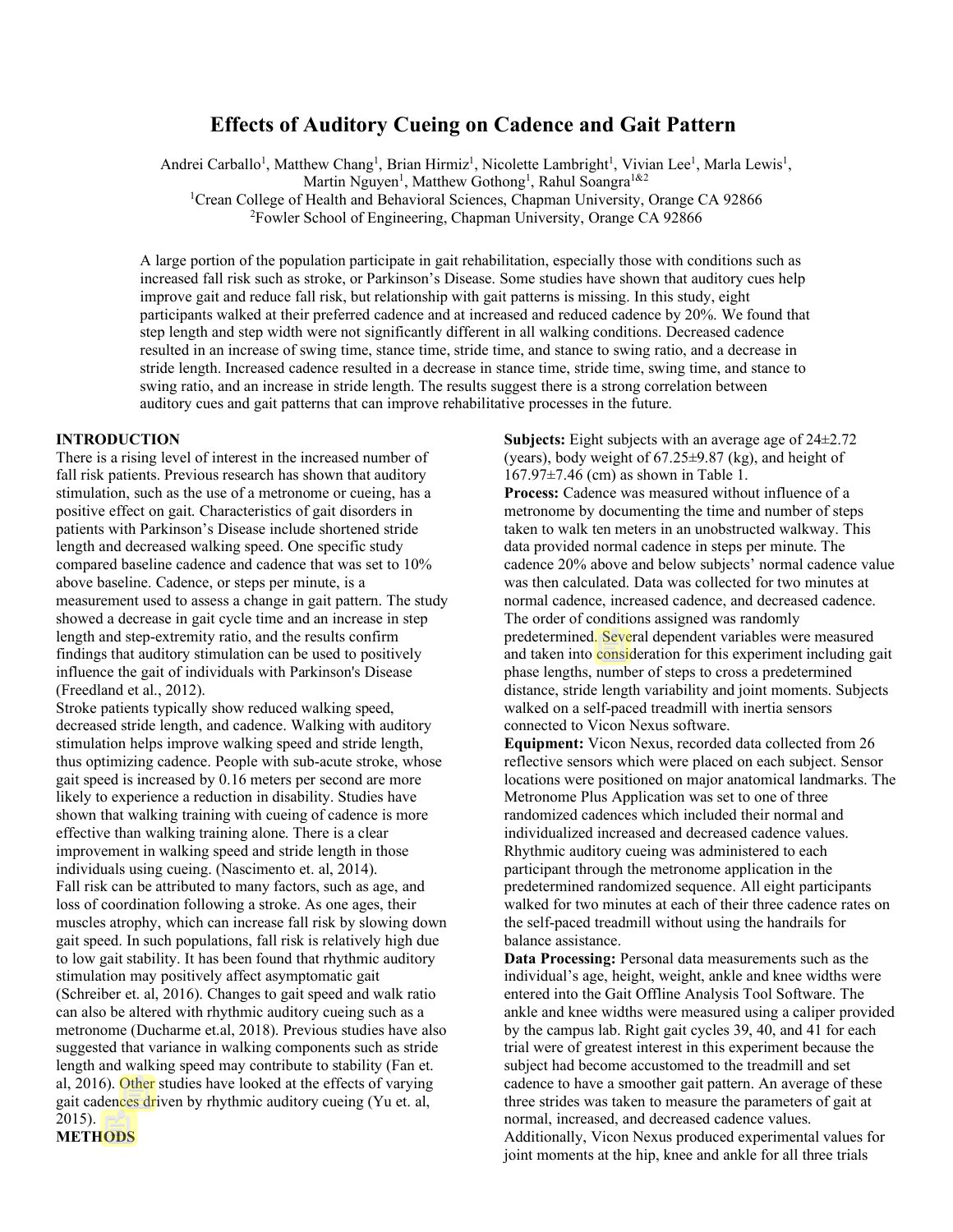analyzed. JMP statistical analysis was used to analyze the data.

#### **RESULTS**

Overall, the subjects had significant differences ( $p$ <0.03 or p<0.0001) in the left leg stance to swing ratio, stride time, stance time, stride length, and swing time in various conditions including low cadence, normal cadence, and high cadence. The step length and the step width measurements were not shown to be statistically significant in the data (p> 0.05). Data for subject two in the decreased cadence condition was omitted due to difficulties in data processing. As a result, the temporal parameters in the experiment proved to have a greater statistical significance in gait in comparison to most of the spatial parameters that did not change in response to the change of cadence.

Table 1. Anthropometric Measures of Subjects (mean ± standard deviation).

|              |             | Age (years) Height (cm) Weight (km) |
|--------------|-------------|-------------------------------------|
| $24\pm 2.72$ | 167.97±7.46 | $67.25 \pm 9.87$                    |

Table 2. Basic gait parameters of subjects (mean  $\pm$  standard deviation).

| <i><b>CONDITION</b></i> |  |
|-------------------------|--|
|-------------------------|--|

|                                                 |      | <b>Increased</b><br>Cadence | Decreased<br>Cadence | <b>Normal</b><br>Cadence |
|-------------------------------------------------|------|-----------------------------|----------------------|--------------------------|
| <i><b>STANCE/SWING</b></i><br>(% of Gait Cycle) | Mean | $63.31 \pm 1.374*$          | $65.40 \pm 1.837$    | $64.48 \pm 1.377$        |
| <b>STANCE TIME</b><br>(Seconds)                 | Mean | $0.574 \pm 0.043*$          | $0.862 \pm 0.087*$   | $0.690\pm0.060*$         |
| <i><b>STEP LENGTH</b></i><br>(Meters)           | Mean | $0.724 \pm 0.093$           | $0.657 \pm 0.129$    | $0.692 \pm 0.094$        |
| <b>STEP WIDTH</b><br>(Meters)                   | Mean | $0.134 \pm 0.032$           | $0.141 \pm 0.037$    | $0.136 \pm 0.038$        |
| <b>STRIDE</b><br><b>LENGTH</b><br>(Meters)      | Mean | $1.456 \pm 0.182$           | $1.299 \pm 0.237$    | $1.383 \pm 0.186$        |
| <b>STRIDE TIME</b><br>(Seconds)                 | Mean | $0.906 \pm 0.055*$          | $1.317\pm0.124*$     | $1.069 \pm 0.078*$       |
| <b>SWING TIME</b><br>(% of Gait Cycle)          | Mean | $0.332 \pm 0.016*$          | $0.455 \pm 0.046*$   | $0.379 \pm 0.024*$       |
| $*_p < 0.0001$                                  |      |                             |                      |                          |

 $\gamma p < 0.03$ 

**Stance to Swing Ratio:** The stance phase occupied  $63.31\pm1.374$  percent of the gait cycle at a faster cadence, in comparison to normal cadence when the stance phase was 64.48±1.377 percent of the gait cycle. JMP indicated a significant difference in stance-swing ratio with faster cadence (p values <0.0001). There was no significant difference among the conditions of normal and low cadence in regard to stance to swing ratio (Fig 1, Table 2).

**Stance Time:** The stance time decreased with faster cadence and increased with slower cadence. When increasing the cadence by 20% of self-paced walk, the stance time decreased by 0.116±0.017 seconds when compared to the normal cadence (Fig 2, Table 2). Decreasing the cadence resulted in the increase of stance time by 0.172±0.027 seconds compared to normal cadence. The JMP indicated all conditions of cadence were different from one another in regard to stance time (p values <0.0001). **Stride Length:** The stride length of the participants appeared to increase with faster cadence and decrease with slower cadence. The average stride length was  $0.724\pm0.093$  meters at high cadence,  $0.692\pm0.094$  meters at normal cadence, and 0.657±0.129 meters at low cadence. The JMP statistical analysis tool showed a significant difference between high cadence and low cadence (p values  $< 0.03$ ). Although, the high and low cadence conditions had no significant difference when individually compared to normal cadence (Fig. 3, Table 2). **Stride Time:** The stride time decreased with faster cadence and increased with lower cadence in order to remain at the same pace of the metronome. All three conditions of normal, high, and low cadence were found to be statistically different from one another (p values < 0.0001). At lower cadence, the stride time increased by  $0.247\pm0.046$  seconds and at higher cadence it decreased by  $0.163\pm0.023$  seconds when compared to normal cadence (Fig. 4, Table 2). **Swing Time:** Similar to stance time, the swing time also decreased with faster cadence and increased with slower cadence. The swing time decreased by  $0.047 \pm 0.008$ seconds when the cadence was increased by 20% and it increased by 0.076±0.022 seconds when the cadence was decreased by 20% in comparison to normal cadence (Fig.5, Table 2). The JMP statistical analysis revealed that the conditions were all different from each other (p values < 0.0001).



Figure 1. Stance/Swing Ratio Across Various Cadence Conditions



Figure 2. Stance Time Across Various Cadence Conditions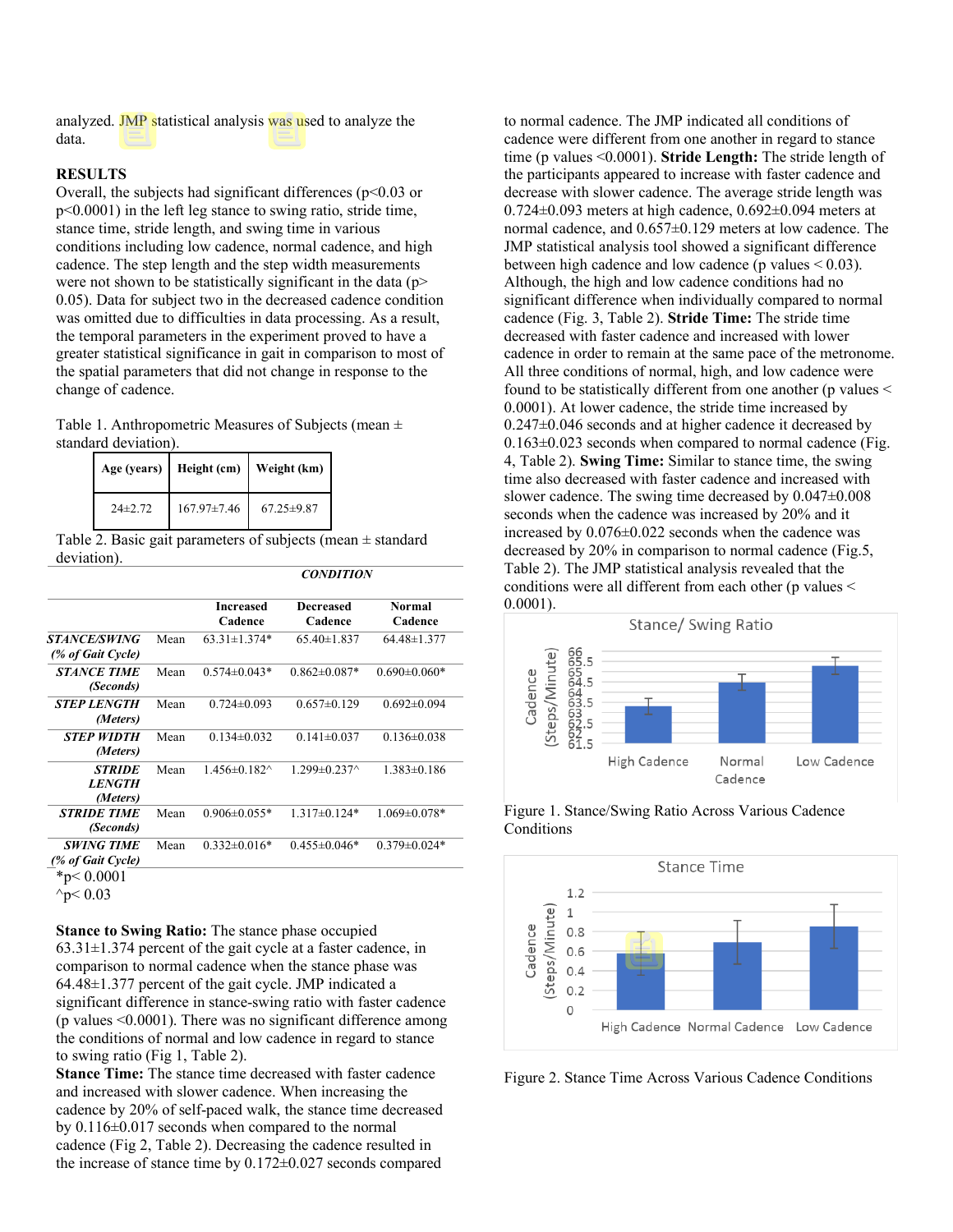

Figure 3. Stride length across various cadence conditions



Figure 4. Stride Time Across Various Cadence Conditions



Figure 5. Swing Time Across Various Cadence Conditions<br>Ankle Flexor Moment



Figure 6. Ankle Flexor Moment Graph



Figure 7. Knee Flexor Moment Graph



#### Figure 8. Hip Flexor Moment Graph **DISCUSSION**

The purpose of this study was to examine the effects of changing cadence on gait patterns. The results of this study suggest that the spatiotemporal parameters affected by the change in cadence were stance time, swing time, stride time, stride length, and stance to swing ratio. Whereas parameters, such as step length and step width, did not change with increase or decrease of cadence. The joint flexion moments of measured in this experiment and revealed that an increase in cadence results in larger flexion moments at all joints (Ardestani et al., 2016).

The gait parameters can be related to fall risk and may lead to insight on fall risk prevention. Participants were able to perform many full-length gait cycles under normal, high, and low cadence originally based on their self-paced speed. The stance to swing ratio decreased when a faster cadence was implemented. As a result, the swing phase began earlier in the gait cycle. This possibly occurred to allow more time for leg progression when walking at an increased cadence (Hebenstreit et al., 2015). In addition to the stance to swing ratio, the stance time and swing time variables also changed at different cadences. This important finding supports that a decrease in gait cycle time at an increased cadence can aid in gait rehabilitation of patients with Parkinson's disease. The introduction of the increased cadence can speed up the walk of a patient and alleviate symptoms, such as slow step time and shuffling of feet, which are symptoms related to Parkinson's disease (Kwon et al., 2017).

This study revealed that temporal parameters had statistically significant differences as they pertained to changes in cadence speeds. The spatial parameters did not appear to be statistically significant with the exception of the stride length at high and low cadences (Table 2). This finding is contradictory to the step length data as it would be expected that a stride would be measured at double the step distance for symmetrical gait. Two possible explanations have been suggested to explain this finding. The first is that the small sample size was not be capable of detecting statistically significant differences in step length, providing inconclusive data. The second is at higher and lower cadences, the stride length is different due to an asymmetric gait pattern as only the data for one leg was analyzed in these results. Participants attmepted to match their steps to the rhythmic auditory cueing therefore it is possible that the dominant leg was utilized to match their steps to the beat of the metronome. For this reason, the step length of the dominant leg would be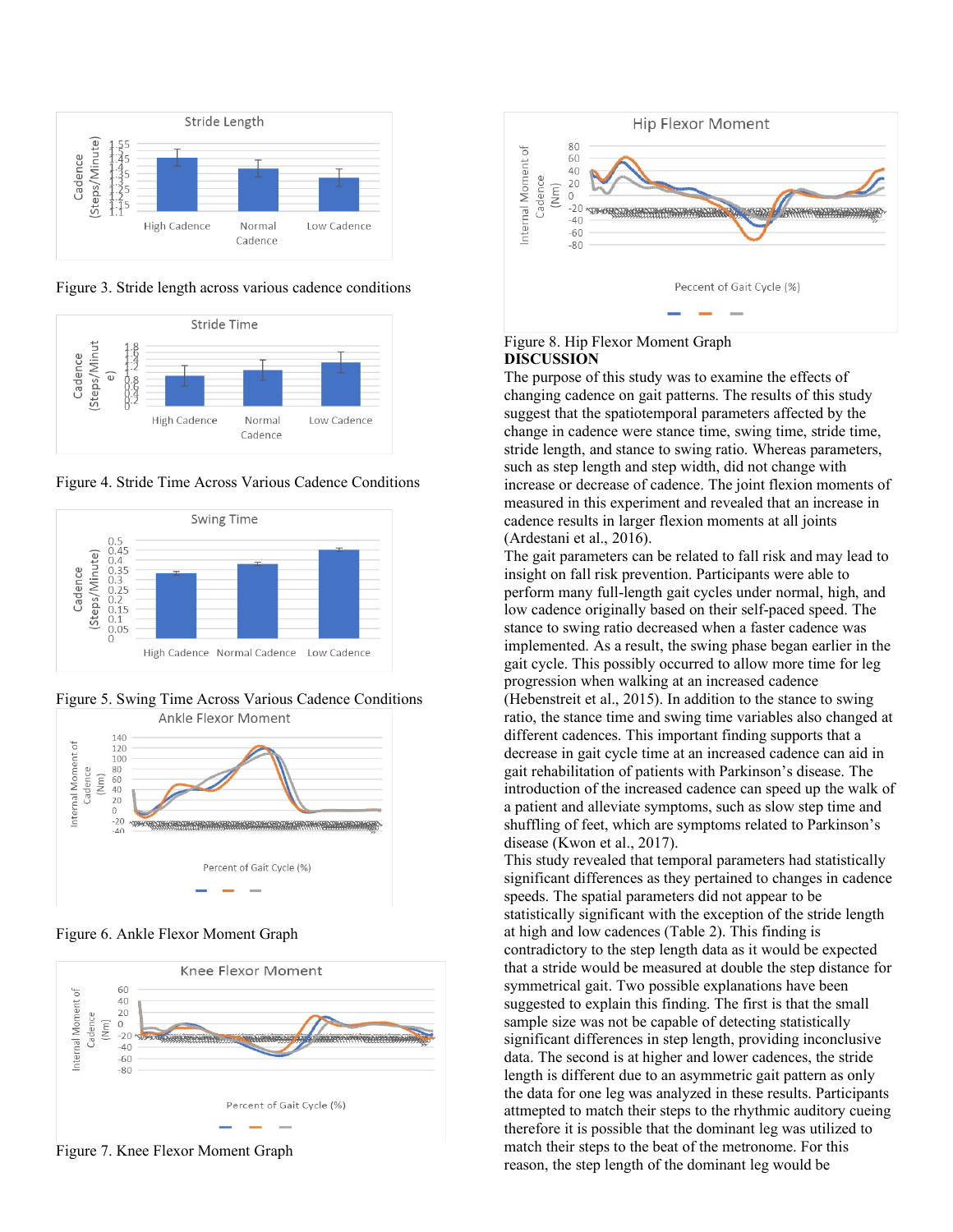consistent, however the full stride time takes into account the motion of the opposite leg which may be responsible for producing the statistically significant differences in stride length.

The joint kinetics were measured at normal, high, and low cadences for the hip, knee, and ankle joints during a complete gait cycle for one subject. The increased cadence condition created the largest moments in all joints (Ardestani et al., 2016). In the ankle joint moment, as the cadence increased, more plantar flexor moments were created (Fig. 6). The additional plantar flexor moment occurred in the mid stance period of the gait cycle and the other plantar flexor moment occurred at the end of terminal stance and beginning of preswing period, where one would expect to see a plantar flexor moment of the ankle. At normal and slower cadence, the graph has one single wave, which suggests there is one plantar flexor moment during the complete gait cycle. As it pertains to the knee, the graph shows little variation in knee flexor moment when the cadence is altered (Fig. 7). For this particular individual, there is also a lack of an extensor moment during the loading response and midstance period of the gait cycle when compared to a standard graph of joint flexion moments at the knee. This is found in all conditions of the study including normal cadence, high cadence, and low cadence. Finally, the hip joint flexor moment was affected by the cadence condition. With increased cadence, larger flexor and extensor moments of the hip are presented by the peaks on the graph (Fig. 8). Whereas decreased cadence saw the flexor and extensor moments of the hip become smaller in comparison to the moments at normal cadence (Fig 8).

The increase in joint moments with increased cadence alter the biomechanics of the lower limb and can lead to faster progression of osteoarthritis (Ardestani et al., 2016). This may become clinically relevant in gait rehabilitation strategy in treating patients. Small changes in the pace at which patients walk may reduce the risk of joint pathology (Ardestani et al., 2016). In addition, it is important to consider the changes in joint moments in decreased cadence. Decreased cadence, the peak joint moments are reduced, as well as the joint power generation due to the decrease in walking speed (Browne & Franz, 2017). Less joint power generation may slow down the process of potential osteoarthritis. Therefore, older patients may be advised and trained to walk at a slower speed during gait training to prevent onset of osteoarthritis. Interestingly, the Borg Scale of Perceived Exertion has not been widely utilized in conjunction with this research. If heart rate and blood pressure data was incorporated, the study could show how cadence affects patients on a physiological level in addition to the kinematic components. The importance of fatigue is particularly relevant for physical therapy as it affects patients' willingness to participate in assigned exercise activities. Recognizing that the elderly may experience fatigue earlier in exercise, it is important to consider that this may affect their attitudes toward therapy (Egerton, et. al, 2009). This study may provide additional clinical implications for physical therapy upon extrapolating the relationship between the applied cadence and aerobic fitness of the patient through indirect VO2 calorimetry measurements (Peacock, et. al, 2014). Based on this study, a faster cadence dictates the

patient's stride time and gait pattern, thus an auditory cueing exercise could be included when prescribing a physical therapy plan. Recommending a patient to exercise at a given pace may help the therapist to better control the patient's activities and energy expenditure for their specific condition. This may be important for clients recovering from surgery to ensure that adequate exercise is administered without inadvertently causing too much stress or exertion. A majority of the participants recalled having the most difficulty with adhering to the slower metronome upon reflection of the experiment. The human body seeks to take mechanical advantage of joint moments and momentum to continue to propel itself in a forward direction. For this reason, excessive energy and concentration needs to be exerted to slow one down from their natural gait. Walking at a slower pace could potentially increase fall risk in elderly patients or those with preexisting conditions related to balance deficiencies (Freedland et al., 2012). In addition, a rapid decline trajectory for gait speed corresponded to higher mortality risk compared to a constant healthy trajectory (White et al., 2012). The correlation between base gait speed and mortality provides strong evidence that walking pace is critical to maintaining good health even in old age. As this study has shown, an individual's walking speed does increase given faster auditory cueing. For therapists, it may be beneficial to incorporate such rhythmic cadence training in exercise programs for their patients to ensure they enjoy healthy and longer lives.

#### **REFERENCES**

Ardestani M.M., Ferrigno C., Moazen M., Wimmer M.A. (2016). From normal to fast walking: Impact of cadence and stride length on lower extremity joint moments. *Gait & Posture*, 46,118-125. doi:10.1016/j.gaitpost.2016.02.005

Browne M.G., Franz J.R. (2017). The independent effects of speed and propulsive force on joint power generation in walking. *Journal of Biomechanics*, 55,48-55. doi:10.1016/j.jbiomech.2017.02.011

Ducharme S.W., Sands C.J., Moore C.C., Aguiar E.J., Hamill J., Tudor-Locke C. (2018). Changes to gait speed and the walk ratio with rhythmic auditory cueing. *Gait & Posture*. 66, 255- 259. doi:10.1016/j.gaitpost.2018.09.006.

Egerton T., Brauer S.G., Cresswell A.G. (2009). Fatigue after physical activity in healthy and balance-impaired elderly. *Journal of Aging and Physical Activity*, 17(1), 89-105.

Fan Y., Li Z., Han S., Lv C., Zhang B. (2016). The influence of gait speed on the stability of walking among the elderly. *Gait Posture*, 47, 31-36. doi:10.1016/j.gaitpost.2016.02.018

Freedland R.L., Festa C., Sealy M., et al. (2002). The effects of pulsed auditory stimulation on various gait measurements in persons with Parkinson's Disease. *NeuroRehabilitation*, 17(1), 81.